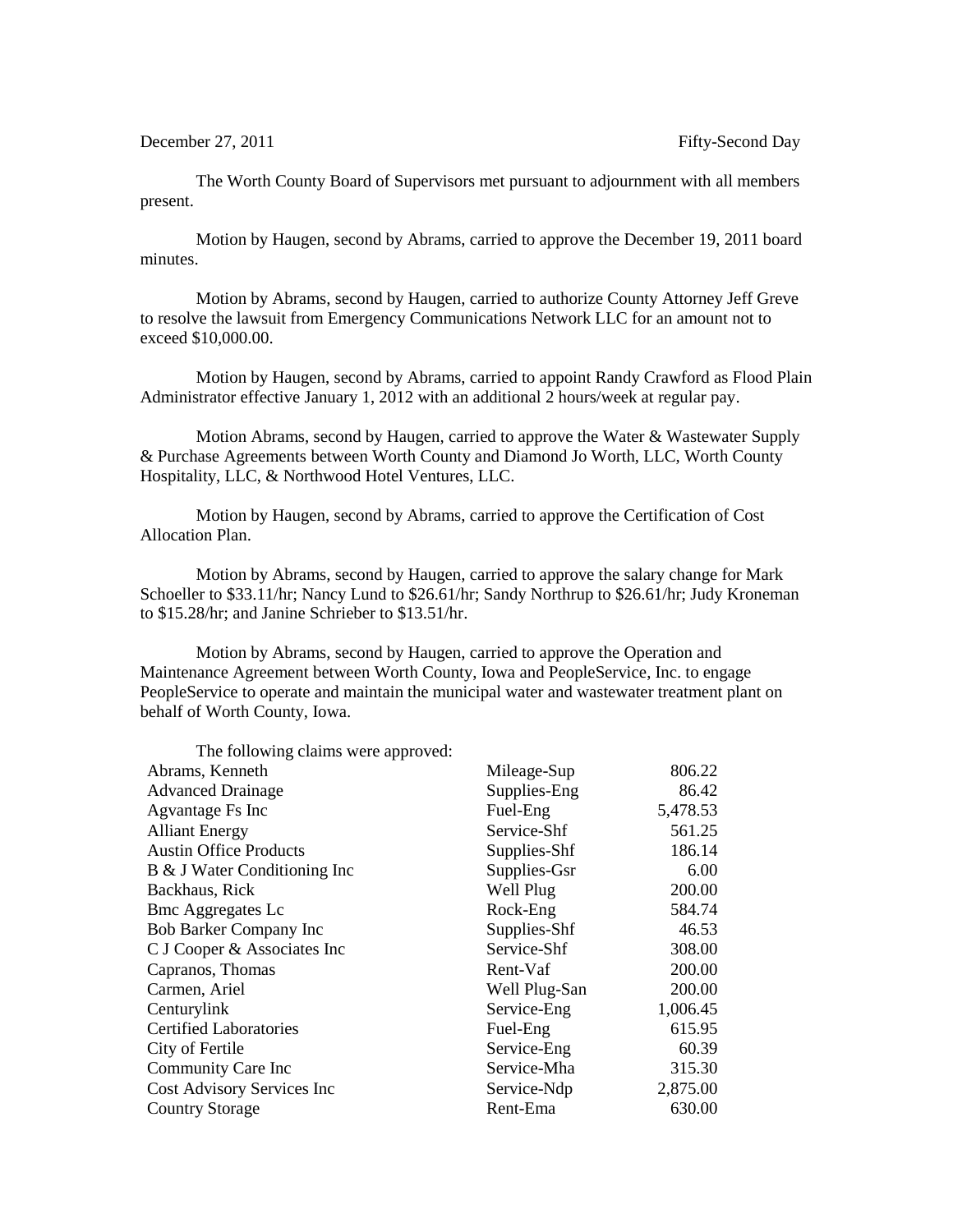| Dave Syverson Ford Truck              | Parts-Eng                    | 278.19    |
|---------------------------------------|------------------------------|-----------|
| Des Moines Stamp Mfg Co               | Supplies-Trs                 | 74.80     |
| Dick's Place                          | Service-Shf                  | 100.00    |
| Duncan Heights Inc                    | Service-Mha                  | 2,612.88  |
| <b>Fallgatter's Market</b>            | Supplies-Phd                 | 717.03    |
| <b>Fastenal Company</b>               | Supplies-Eng                 | 392.46    |
| Ferden, Eugene                        | Meeting-Vaf                  | 62.36     |
| Ferley, Paul                          | Meeting-Vaf                  | 50.00     |
| <b>Five Star Cooperative</b>          | Parts-Eng                    | 34.98     |
| Francis Lauer Youth Services I        | Service-Juv                  | 466.50    |
| <b>Franklin County Sheriff</b>        | Service-Mha                  | 120.60    |
| Galls An Aramark Co                   | Supplies-Shf                 | 359.82    |
| <b>Gardiner Thomsen</b>               | Service-Ndp                  | 2,000.00  |
| Globe Gazette                         | Renewal-Shf                  | 99.00     |
| Goepfert, Janet                       | Labor-Phd                    | 264.00    |
| Greve Law Office                      | Rent-Att                     | 300.00    |
| Hackbart, Philip E.                   | Meeting-Vaf                  | 62.36     |
| Healthworks                           | Service-Shf                  | 502.00    |
| <b>Heartland Power Coop</b>           | Service-Eng                  | 100.00    |
| Henry M. Adkins & Son Inc.            | Service-Aud                  | 1,980.00  |
| I.A.C.C.B.E.                          | Edu-Con                      | 95.00     |
| 135/105 Welcome Center Inc.           | H/M Tax-Ndp                  | 5,214.90  |
| <b>Interstate Motor Trucks</b>        | Service-Eng                  | 341.78    |
| <b>Iowa Department of Revenue</b>     | Edu-Asr                      | 75.00     |
| Iowa Office Supply Inc                | Supplies-Eng                 | 30.99     |
| <b>Iowa Prison Industries</b>         | Supplies-Eng                 | 1,039.50  |
| Isac Group Health                     | Health Ins Prem              | 47,063.00 |
| J & J Machining Welding & Fabr        | Supplies-Eng                 | 109.54    |
| Johansen, Randy D                     | Service-Mha                  | 149.50    |
| Johnson, Hal                          | Rent-Phd                     | 940.00    |
| Johnson, Teresa                       | Mileage-Phd                  | 62.00     |
| Kenison, Elizabeth                    | Mileage-Rec                  | 35.02     |
| <b>Larsen Plumbing</b>                | Service-Shf                  | 68.00     |
| Lexisnexis                            | Service-Att                  | 134.00    |
| Low's Amoco Bp                        | Service-Asr                  | 64.95     |
| Marshall & Swift Inc                  | Supplies-Gsr                 | 15.86     |
| <b>Martin Marietta Materials</b>      | Rock-Eng                     | 418.54    |
| <b>Mason City Business Systems</b>    | Service-Trs                  | 261.87    |
| <b>Mental Health Center</b>           | Service-Mha                  | 4,854.98  |
| Nive Services Inc                     | Service-Mha                  | 1,158.75  |
| North Ia Area Comm College            | Edu-Eng                      | 10.00     |
| Northwood Electric Inc                |                              |           |
|                                       | Service-Gsr                  | 496.34    |
| Northwood Lumber                      | Supplies-Eng                 | 384.10    |
| Northwood True Value                  | Supplies-Phd                 | 350.22    |
| Northwood Welding Inc                 | Supplies-Eng                 | 159.90    |
| <b>Olsons Trading Post Inc</b>        | Supplies-Eng                 | 199.99    |
| Paetec                                | Service-Eng                  | 15.87     |
| <b>Pinnacle Quality Insight</b>       | Supplies-Phd                 | 150.00    |
| Prazak, Edie<br>Printing Services Inc | Mileage-Hha<br>Supplies-Recy | 136.50    |